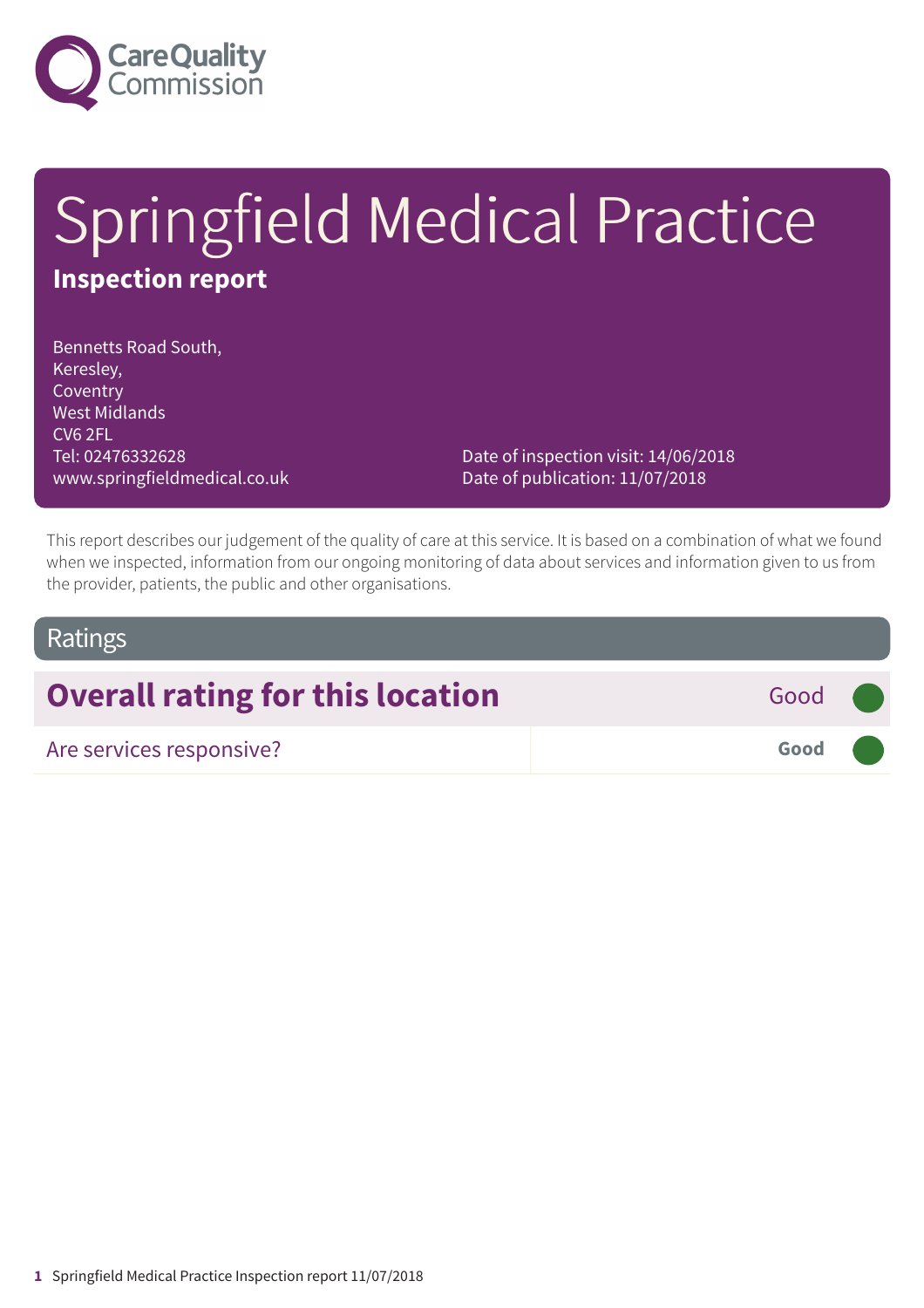## Overall summary

#### **This practice is rated as Good overall.**

The key questions at this inspection are rated as:

Are services safe? – Good

Are services effective? – Good

Are services caring? – Good

Are services responsive? – Good

Are services well-led? - Good

We carried out an announced comprehensive inspection at Springfield Medical Practice on 26 July 2016. The overall rating for the practice was requires improvement. We then carried out an announced focused inspection on 18 July 2017 to confirm that the practice had carried out their plan to address the areas that were rated as requires improvement that we identified in our previous inspection on 26 July 2016. Following this second inspection, the practice was rated as good, with the responsive domain rated as requires improvement.

This inspection was a desk-based focused inspection carried out on 14 June 2018 to confirm that the practice had carried out their plan to address the areas that were rated as requires improvement that we identified in our previous inspection on 18 July 2017. This report covers our findings in relation to those requirements.

At this inspection we found:

- Urgent same day patient appointments were available when needed.
- Results from the practice's patient survey revealed a high level of patient satisfaction about the care given at the practice.

The areas where the provider **should** make improvements are:

• Continue to take action to improve telephone access for patients.

**Professor Steve Field** CBE FRCP FFPH FRCGPChief Inspector of General Practice

### **Please refer to the detailed report and the evidence tables for further information.**

The figures quoted in the evidence table vary in places from the figures in the previous report due to the new model introduced by CQC for monitoring a range of key indicators for NHS practices, known as GP Insight. More information about GP Insight can be found by following the 'how we use information' link in the 'What we do' section on our website at www.cqc.org.uk.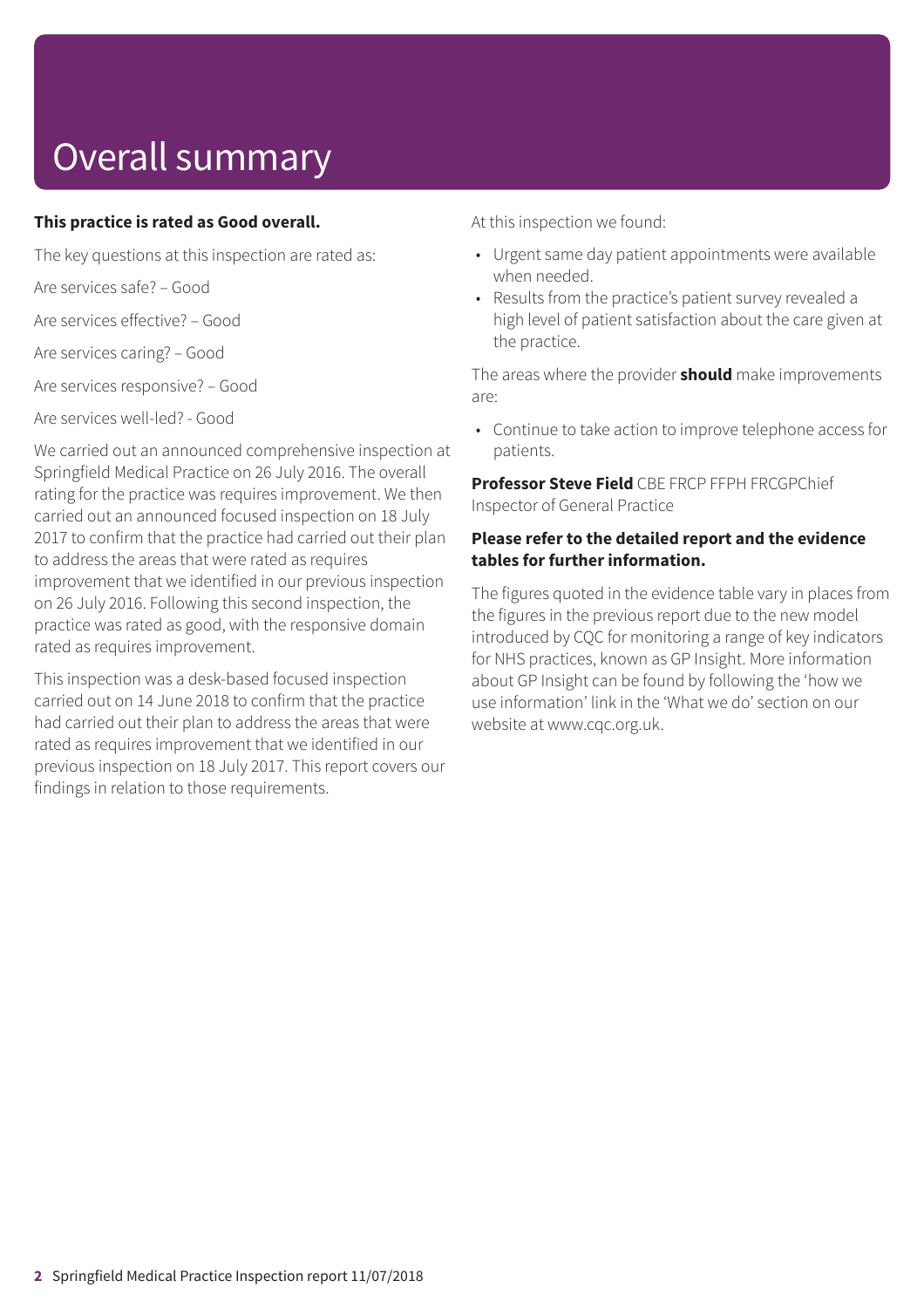## Population group ratings

| <b>Older people</b>                                                        | Good |  |
|----------------------------------------------------------------------------|------|--|
| <b>People with long-term conditions</b>                                    | Good |  |
| <b>Families, children and young people</b>                                 | Good |  |
| Working age people (including those recently retired and<br>students)      | Good |  |
| People whose circumstances may make them vulnerable                        | Good |  |
| People experiencing poor mental health (including people<br>with dementia) | Good |  |

### Our inspection team

The desk based focused inspection was completed by a CQC Lead Inspector.

## Background to Springfield Medical Practice

- The practice name is Springfield Medical Practice.
- Located in the Keresley area of Coventry at Bennetts Road South, Keresley, Coventry, CV6 2FL. Telephone number: 024 7633 2628. www.springfieldmedical.co.uk
- The practice has a General Medical Services (GMS) contract with NHS England. The GMS contract is the contract between general practices and NHS England for delivering primary care services to local communities.
- At the time of our inspection, over 7000 patients were registered at the practice.
- Springfield Medical Practice offers appointments from 8.30am to 6.30pm from Monday to Friday. From 8am to 8.30am the practice telephone system diverts any calls to an appropriate provider for assistance.
- In addition to routine clinics, the practice operates urgent same session clinic appointments. Access to these appointments is triaged by the duty doctor and patients are allocated an appointment by the doctor if needed.
- When the practice is closed, extended hours appointments are available through the local GP federation and these appointments are available at a number of local practices from 6.30pm to 9.30pm from Monday to Friday; from 9am to 2pm on Saturdays and from 9am to 1pm on Sundays. There are also further arrangements in place to direct patients to out-of-hours services provided by NHS 111 when the practice is closed.
- The practice has six partner GPs (two male and four female), two practice nurses, one healthcare assistant and two phlebotomists (people who take blood samples). There is also a locum practice nurse.
- The patient population demographics attending Springfield Medical Practice are broadly in line with national averages, with a below average number aged 20 to 40. Levels of social deprivation are average.